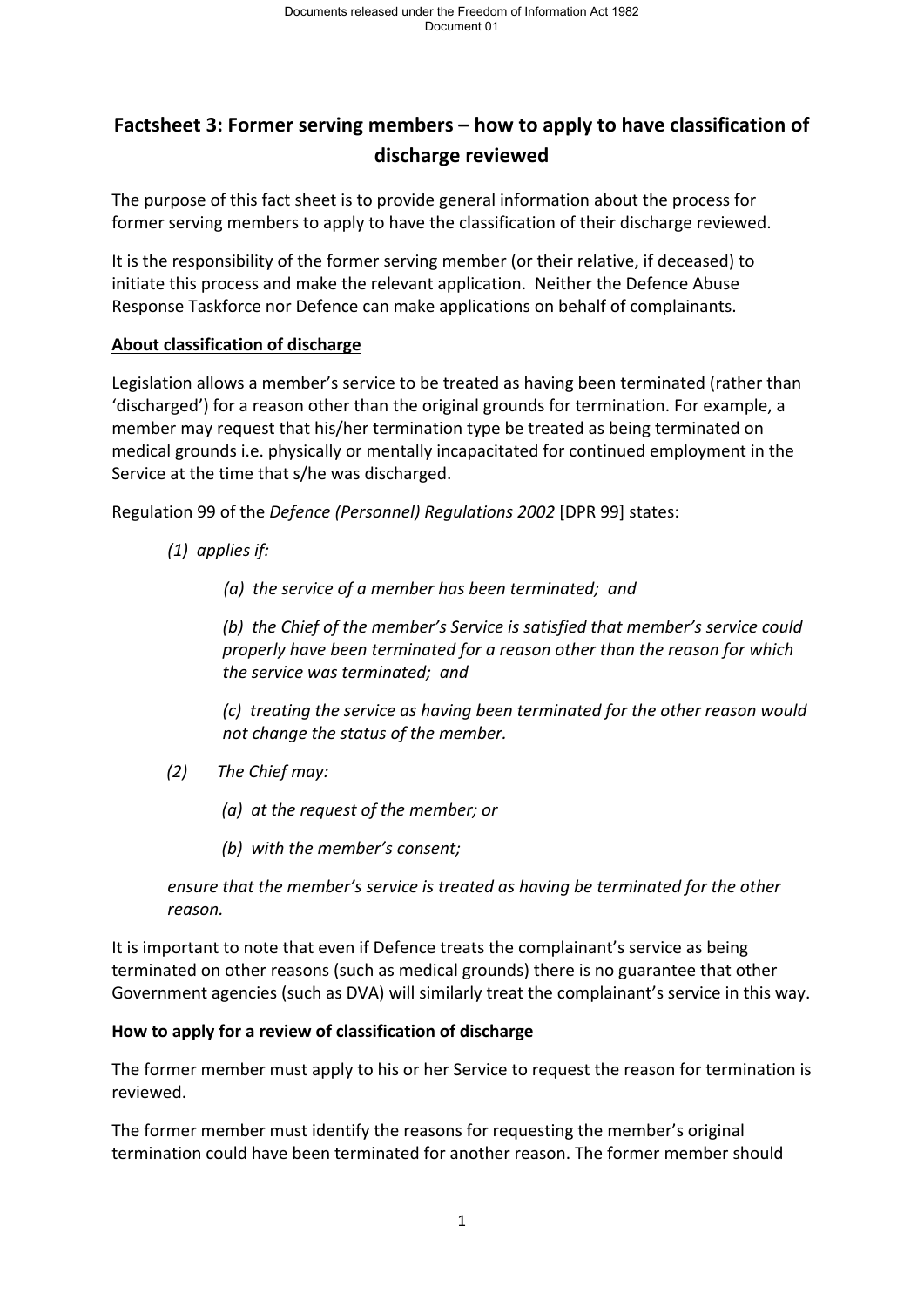provide supporting evidence, and where relevant, should also provide written authority for the decision maker to access the member's medical and psychological records.

Defence has no legal obligation to change a member's separation mode once the member has terminated. Under DPR 99, an appropriate delegate may consider a change of separation mode if the former member requests it *and* then only if there is exceptional evidence to demonstrate the original separation mode may not have been the most appropriate.

## **Applying to change a termination to a medical termination**

Generally speaking, in order to treat a termination as having been terminated for medical grounds, the Service Chief, or his delegate, will need to be satisfied that all the following general conditions are met:

- a. Was the member suffering from an identifiable physical or mental condition *at the time* of termination from the Service?
- b. Did the identifiable physical or mental condition *significantly impact* on the capacity of the member to perform military duties at the time of termination from the Service?
- c. Changing the reason for the termination would not change the status of the member.

These general conditions need to be supported by available evidence such as clinical assessment, available medical (clinical) examination results; administrative documentation and employment performance reports; psychological/attitude testing results; employment history records during service. This evidence needs to clearly provide an identifiable link to present day conditions from the clinical traits identifiable at the time of termination.

#### **Superannuation**

Changing a termination decision may have implications for superannuation purposes. Former members are encouraged to seek their own financial advice.

Under the provisions of Commonwealth Defence Force Retirement and Death Benefits Scheme (DFRDB) and Military Superannuation Benefits Scheme (MilitarySuper) legislation, a former member who has had their service terminated administratively, but has evidence supporting their appeal for medical separation and to have their termination mode changed, may be considered as if they had been medically transitioned for ComSuper payments. Accordingly, they have the right to have their case re-considered by a ComSuper Invalidity Delegate. This is also applicable to members who elect to transition voluntarily rather than on medical grounds after being presented at MECRB, either for expediency or due to post transition employment opportunities.

Sub-section 51(6) of the *Defence Forces Retirement Benefits Act 1948* (DFRB Act) and Section 37 of the *Defence Force Retirement and Death Benefits Act* 1973 allows the Service Chiefs (or their authorised delegate) to consider whether former members who retired for reasons other than for medical reasons, may be treated as though they had separated medically for certain invalidity benefits under these Acts only.